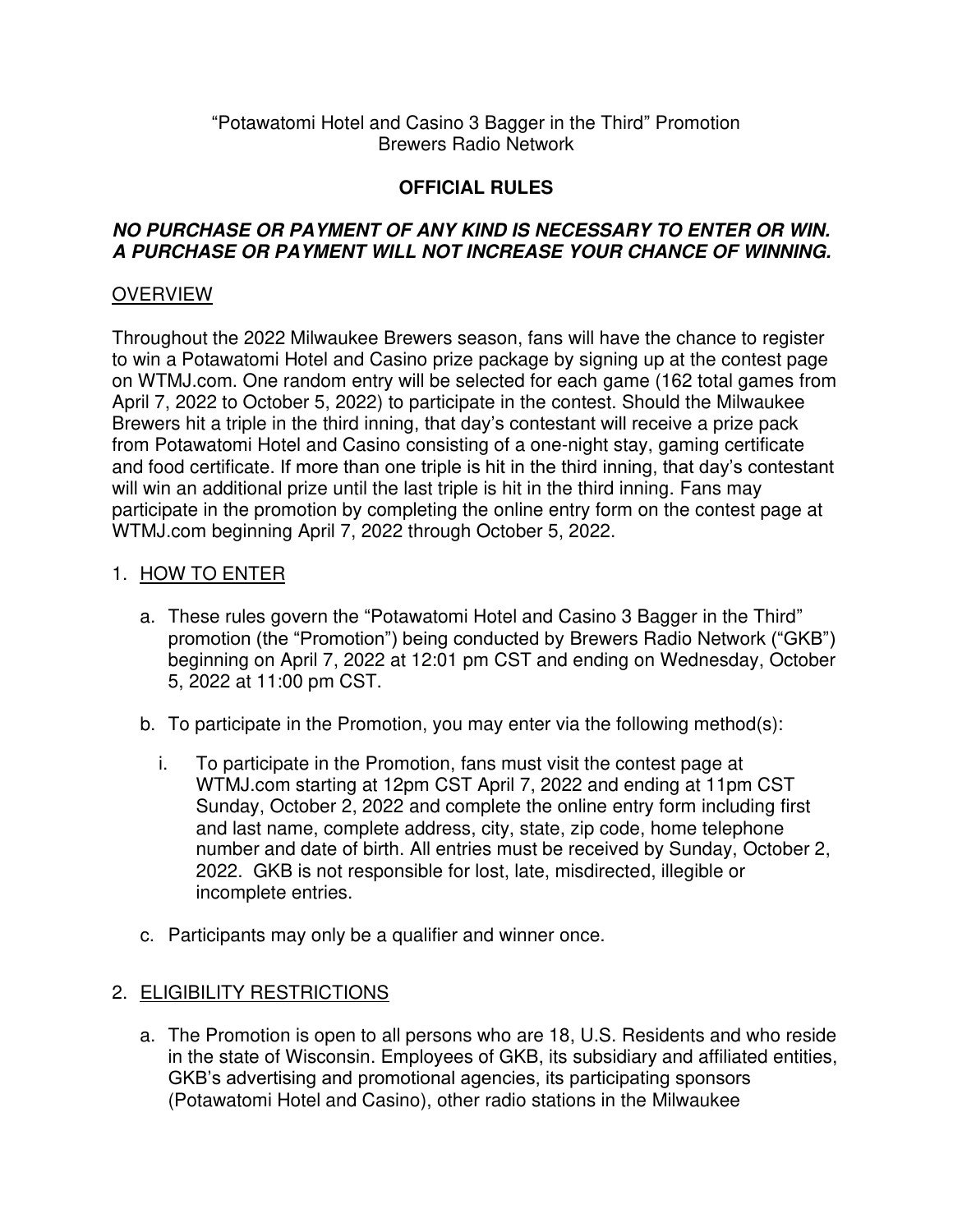metropolitan area and the members of their immediate families (spouse, parents, siblings, or children) and/or households (whether related or not) are ineligible to participate or win. This Promotion is subject to all applicable federal, state and local laws and regulations and is void where prohibited.

- b. Listeners are eligible to win a prize in a Promotion conducted by GKB only once every seven (7) days and only once every thirty (30) days if the prize is valued over \$600. Only one (1) winner per household is permitted in any GKB promotion.
- c. The winner must provide valid government-issued photo identification and provide his or her complete address, date of birth and phone number to claim a prize.
- d. Entrants are required to provide truthful information and GKB will reject and delete any entry that it discovers to be false or fraudulent. GKB will disqualify any entry from individuals who do not meet the eligibility requirements.

### 3. PRIZES

- a. Potawatomi Hotel and Casino prize packages will be awarded in this Promotion if a triple is hit in the third inning. Total ARV of the prize is \$350. Each prize consists of:
	- i. (1) one-night stay certificate, ARV is \$250
	- ii. (1) \$50 food certificate, ARV \$50
	- iii. (1) \$50 gaming certificate, ARV \$50
	- iv. Should the Milwaukee Brewers hit multiple triples in the  $3<sup>rd</sup>$  inning, that day's contestant will receive an additional gaming certificate for each triple.
- b. The gift certificates will be subject to the terms and conditions as set forth by the issuer of the gift certificate.
- c. In the event that a prize or prize certificate is mailed to the winner, it will be with the prior written consent of the winner and therefore, winner assumes the risk of its loss. GKB is not responsible for the safe arrival of a prize or prize certificate.
- d. There is no substitution, transfer or cash equivalent for prizes, except that GKB may, at its sole discretion, substitute prizes or cash of comparable value. The prizes are expressly limited to the item(s) listed above and unless otherwise expressly specified, do not include taxes, gratuities or any other expenses. Other restrictions may apply.

## 4. WINNER SELECTION AND NOTIFICATION

a. Decisions of GKB management with respect to the Promotion are final.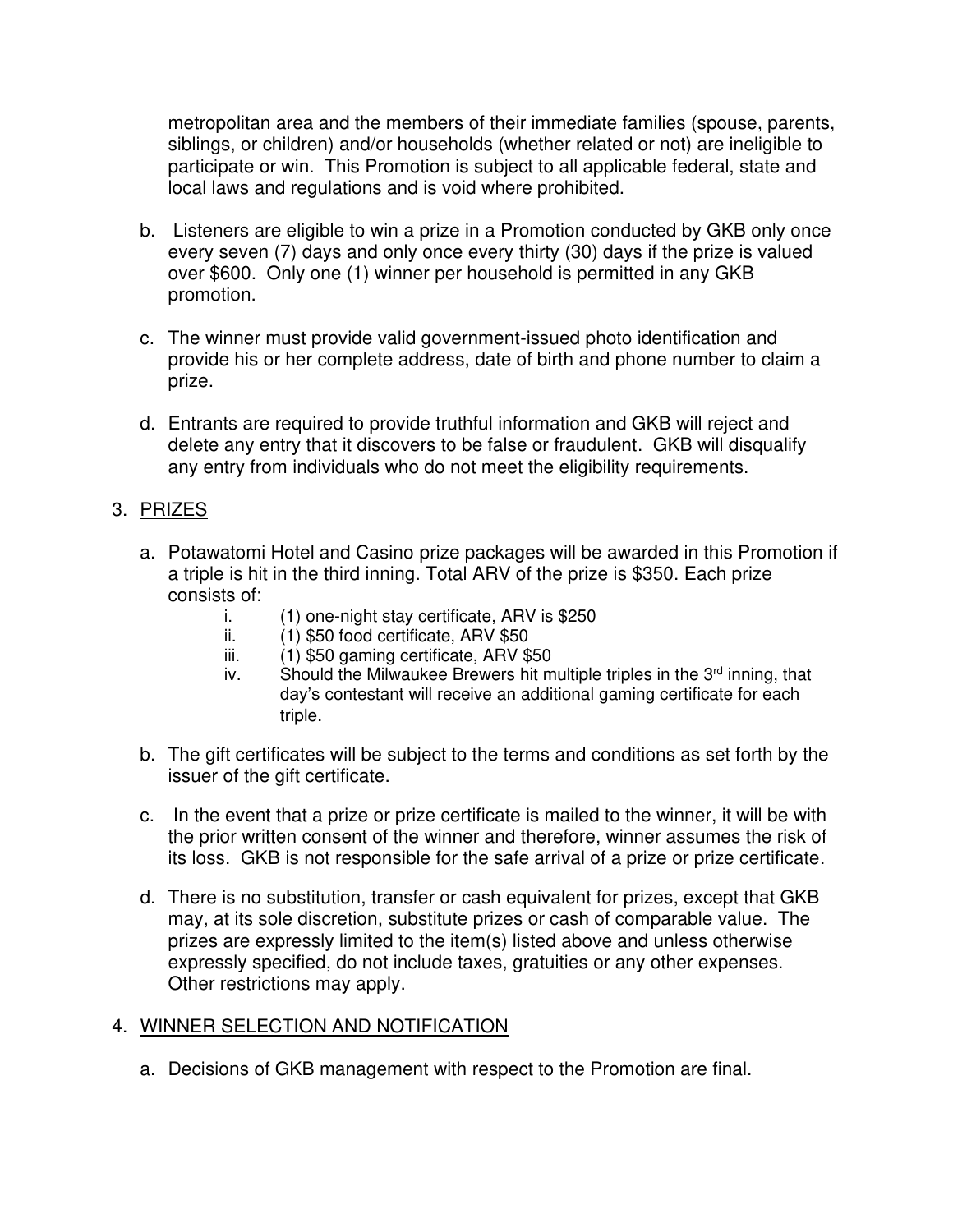- b. One total random entry will be selected for each game (162 total games from April 7, 2022 to October 5, 2022) from the eligible entries completed at WMTJ.com and under the supervision of Good Karma Brands to be the Potawatomi Hotel and Casino 3 Bagger in the Third contestant. If the Milwaukee Brewers hit a triple during the  $3<sup>rd</sup>$  inning, the corresponding contestant will win a prize as outlined above depending on when the last triple in the 3<sup>rd</sup> inning was hit or how many triples on that specific day in the 3<sup>rd</sup> inning. One prize per person, per household, or family over the course of the contest.
- i. A maximum of (162) prizes could be awarded in this promotion if a triple is hit in the  $3<sup>rd</sup>$  inning during each Milwaukee Brewers game throughout the 2022 regular season.
- ii. If the Milwaukee Brewers do not hit a triple in the  $3<sup>rd</sup>$  inning in any game during the 2022 regular season, Good Karma Brands will select (1) random entry from those who have entered to win a Potawatomi prize package.
- iii. If a game is rescheduled to a different date, the original winner that was selected for that game will remain the same. A new winner will not be taken if a game is rescheduled.
- c. Final winners will be determined by Wednesday, October 5, 2022.
- d. Odds of winning a Qualifying Prize depends upon the number of eligible and completed online entry forms on the contest page at WTMJ.com. All entries become property of the sponsor.
- e. The winners will be contacted by phone. Winners must sign and return a W9 if the prize they win is over \$600. Good Karma Brands Milwaukee/WTMJ will mail winners prizes upon notification and completion of required forms (Social Security Number is required if prize is over \$600). Prizes not claimed by October 31, 2022 become the property of Good Karma Brands Milwaukee.
- f. The winner must execute and return any required affidavit of eligibility and/or liability/publicity release within ten (10) days of winning or prize will be forfeited. If a potential winner cannot be contacted, fails to sign and return the required affidavit of eligibility and/or liability/publicity release within the required time period, or if a prize or prize notification is returned as undeliverable, the potential winner forfeits the prize.

#### 5. CONDITIONS

- a. Payments of all federal, state and local taxes are solely the responsibility of the winner. The winner will be required to complete and submit an IRS Form W-9 with the winner's full Social Security Number or the equivalent for receipt of any prize valued at \$600 or more or for any prizes awarded by GKB in a calendar year with an aggregate value of \$600 or more. Failure to submit a complete W-9 or equivalent will result in forfeiture of the prize. Such winnings of \$600 or more will be reported to the IRS.
- b. By participating in the Promotion, the winner agrees to have the winner's name, voice and likeness used in any advertising or broadcasting material relating to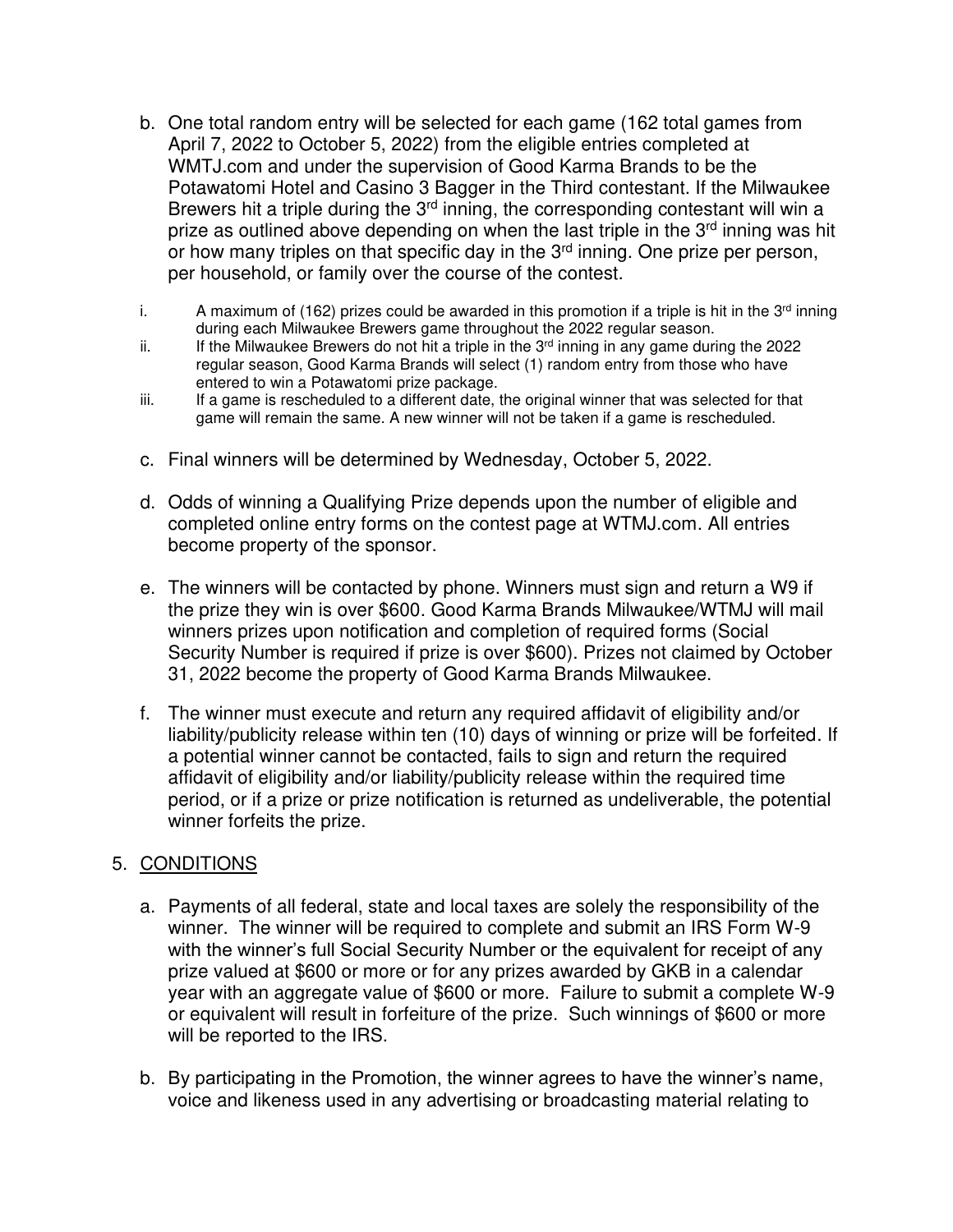the Promotion without additional financial or other compensation, and, where legal, to sign a publicity release confirming such consent prior to acceptance of the prize.

- c. Prior to awarding any prize(s) or prize certificate(s), GKB, in its sole discretion, may require Promotion winner(s) (and any travel companion(s) or guest(s)) to sign a liability release, agreeing to release and hold harmless GKB, its subsidiary and affiliated entities, their respective officers, shareholders, directors, employees, agents and representatives and all of their successors and assigns from and against any and all claims or liability arising directly or indirectly from the prize and participation in the Promotion.
- d. If for any reason this Promotion cannot be executed as planned, including, but not limited to, as a result of infection by computer virus, tampering, unauthorized intervention, fraud, technical failures, or any other causes beyond the control of GKB that corrupt or affect the security, administration, fairness, integrity or proper conduct of the Promotion, or if the Promotion is compromised or becomes technically corrupted in any way, electronically or otherwise, the Station reserves the right to cancel, terminate, suspend, or modify the Promotion. If the Promotion is terminated before the original end date, GKB reserves the right to select the winner(s) by random drawing from among all eligible non-suspect entries received as of the termination time/date or otherwise modify the procedure for selecting winner(s).
- e. GKB, in its sole discretion, reserves the right to disqualify any person tampering with the entry process or the operation of GKB's website. Failure to comply with the rules of the Promotion may result in a contestant's disqualification and/or forfeiture of any prize or prizes. If GKB makes a good faith determination that an entrant has cheated or committed fraudulent activity in connection with a Promotion, GKB reserves the right to disqualify that entrant from entering and/or winning future Promotions and to prosecute and seek damages to the fullest extent permitted by law.
- f. GKB reserves the right to make changes in the rules of the Promotion, including, without limitation, the substitution of a prize of equivalent value, which will become effective upon announcement. If due to circumstances beyond the control of GKB, any competition or prize-related event or travel is delayed, rescheduled, postponed or cancelled, GKB reserves the right, but not the obligation, to cancel, terminate, suspend, or modify the Promotion and shall not be required to award a substitute prize.
- g. GKB is not responsible for typographical or other errors in the printing, the offering or the administration of the Promotion or in the announcement of a prize.
- h. For a copy of these Official Rules, send a self-addressed stamped envelope for receipt by October 5, 2022 to "Potawatomi Hotel and Casino 3 Bagger in the